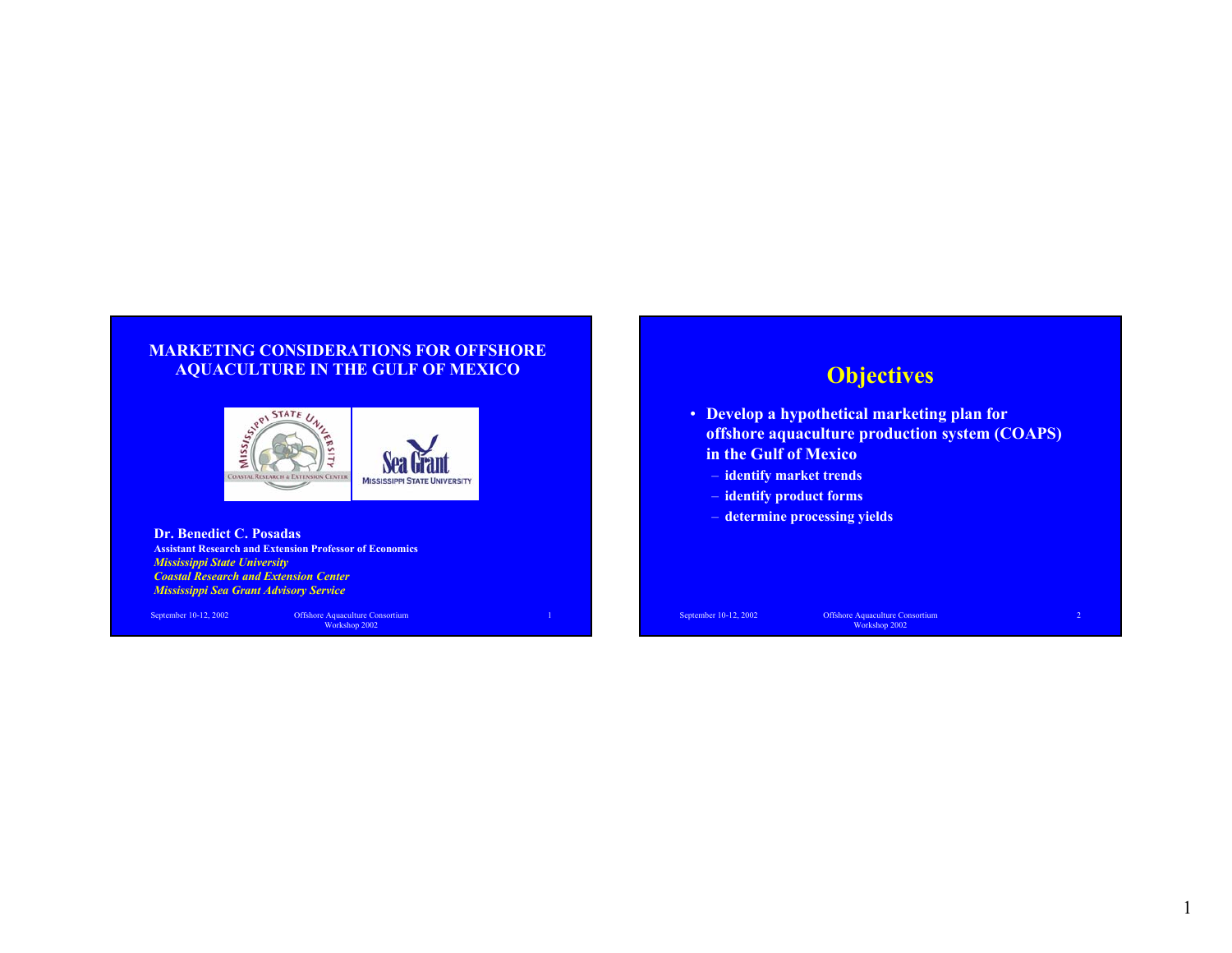# **Market Trends**

- **Domestic consumption and prices**
	- **beginning inventory (+)**
	- **commercial landings (+)**
	- **commercial culture production (+)**
	- **imports (+)**
	- **exports (-)**
	- **ending inventory (-)**

September 10-12, 2002 Offshore Aquaculture Consortium Workshop 2002

3

# **Cobia,** *Rachycentron canadum*



- **Successfully cultured in ponds and cages in Taiwan.**
- **Can be grown to at least 5 kg in 12 months.**
- **Successfully spawned in USA.**
- • **Commercial harvesting is subject to state and federal regulations**

September 10-12, 2002 Offshore Aquaculture Consortium Workshop 2002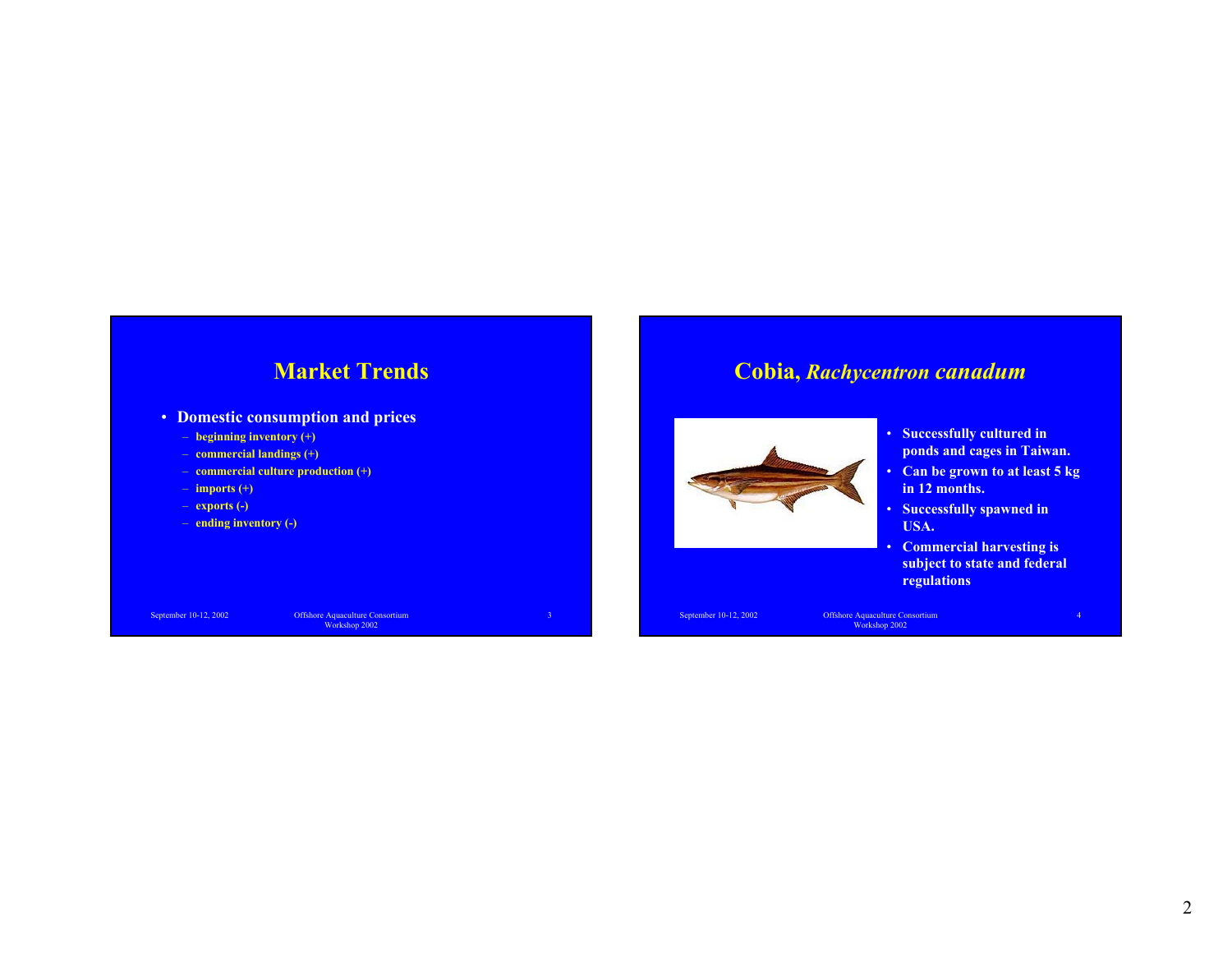

# **Monthly U.S. Gulf of Mexico Commercial Cobia Landings**



### **Monthly U.S. Atlantic Commercial Cobia Landings**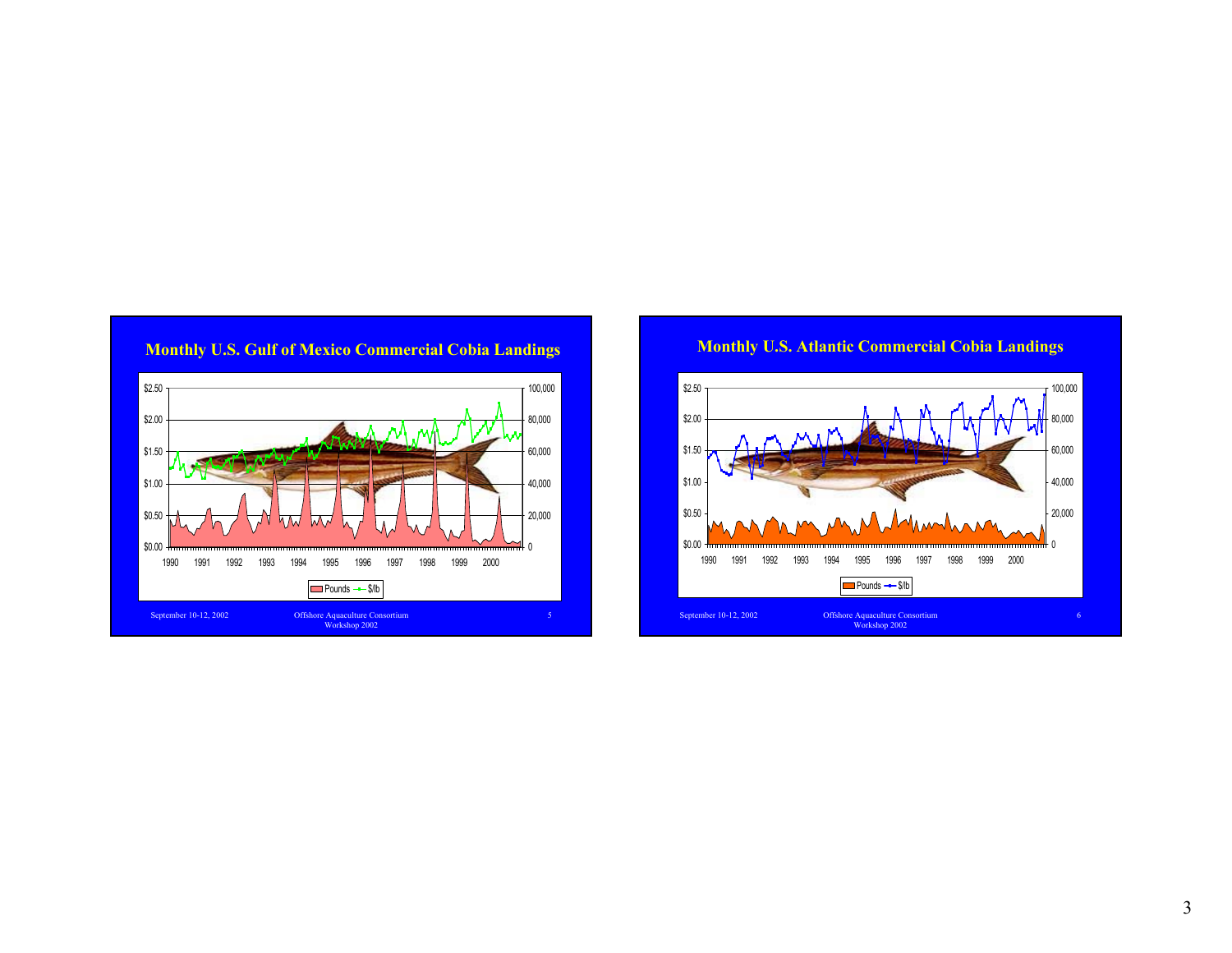

**Monthly U.S. Commercial Cobia Landings**

**Annual U.S. Commercial Cobia Landings**

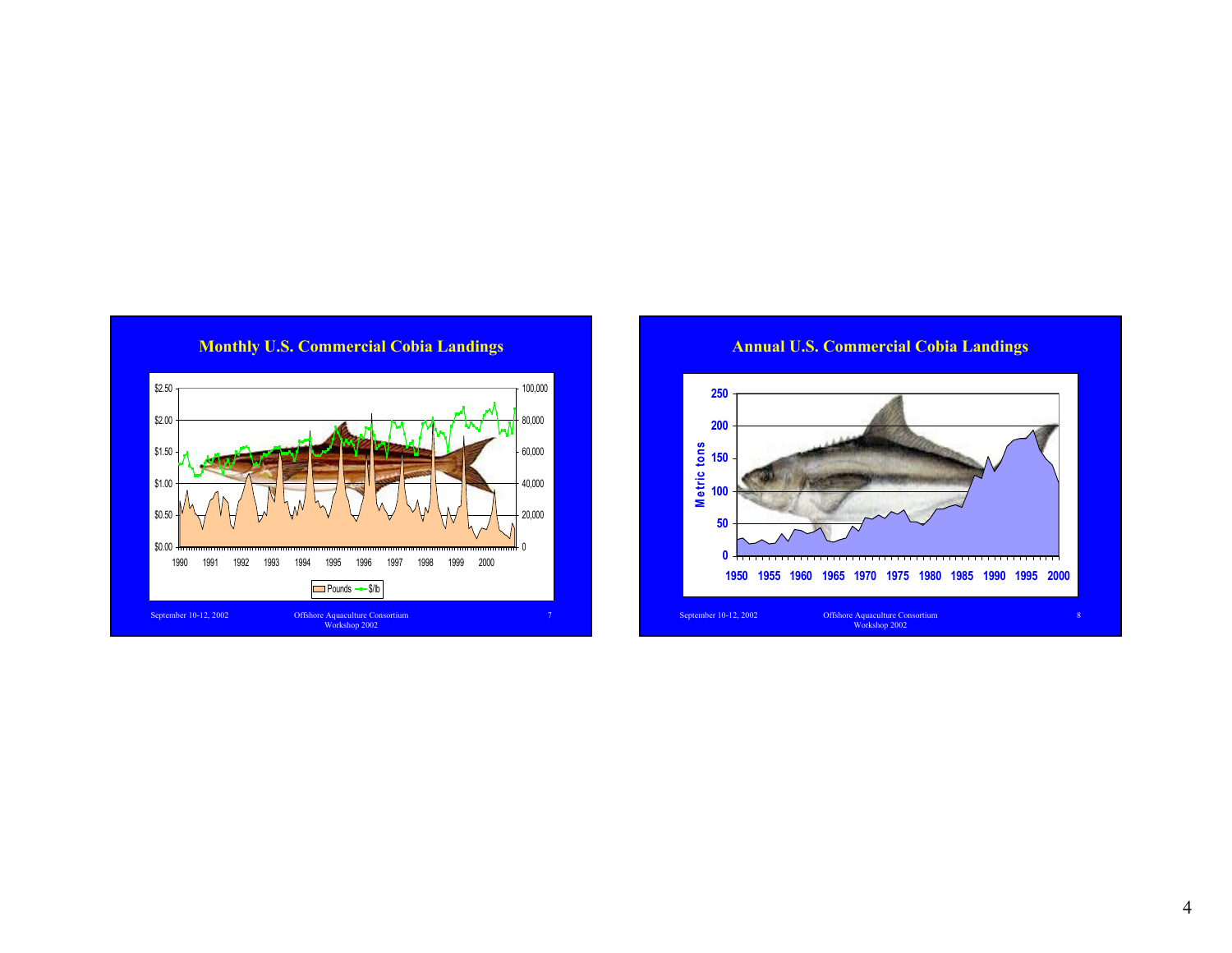# **Red snapper, Lutjanus campechanus**



- • **Experimental results in Alabama showed growth rate of 1.23 g/day.**
- **Commercial harvesting is subject to state and federal regulations**

9

September 10-12, 2002 Offshore Aquaculture Consortium Workshop 2002

#### **Annual U.S. Gulf of Mexico Commercial Red Snapper Landings**

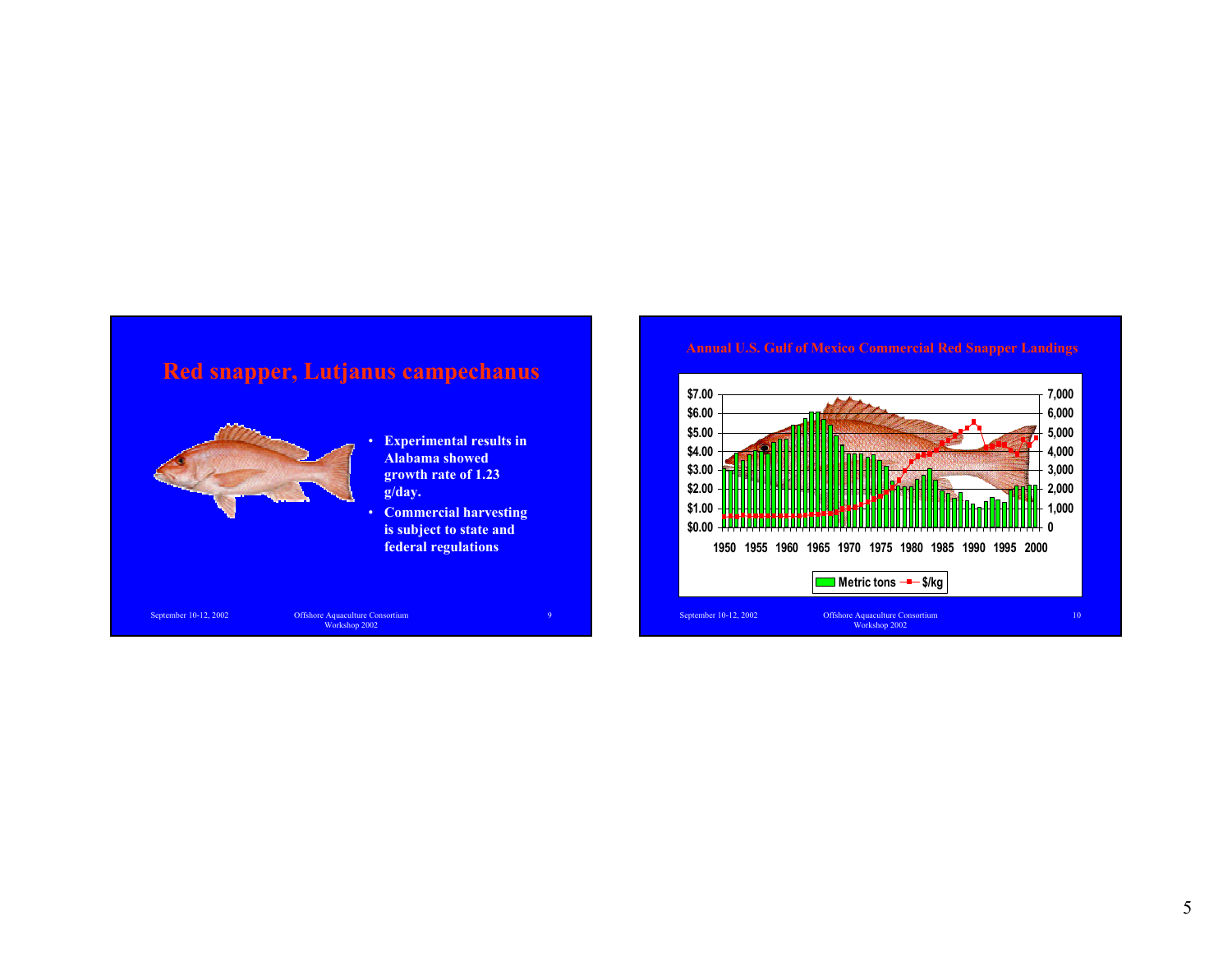

#### **Annual U.S. Atlantic Commercial Red Snapper Landings**

# **Annual U.S. Commercial Red Snapper Landings**

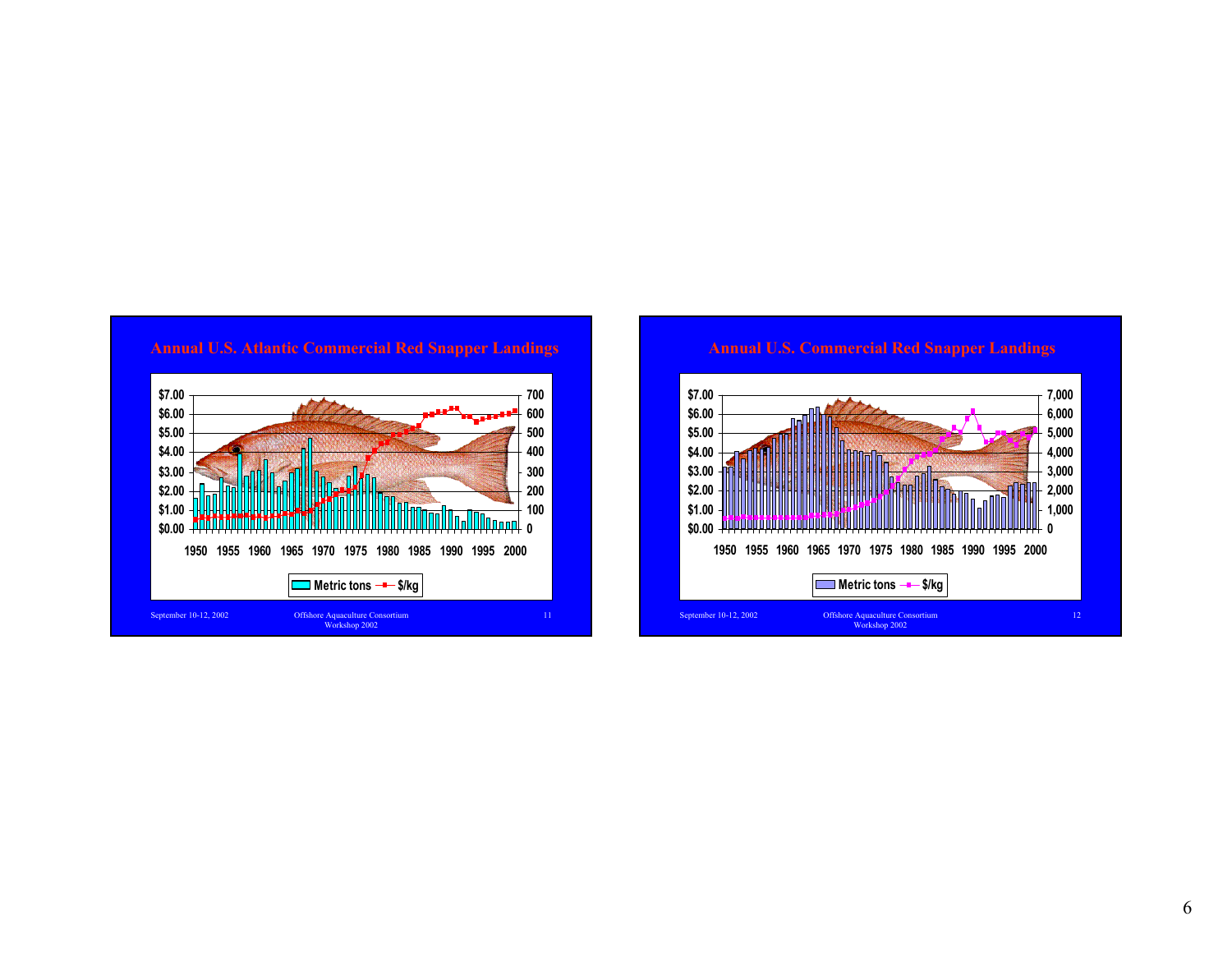Average Wholesale Prices and Sales Volume of at 10 Major Central Wholesale Markets in Japan, June 2002

- June  $2002 2,721$  metric tons @ 950 yen/kg
- Jan-June 2002 17,566 metric tons  $\omega$  1,046 yen/kg

September 10-12, 2002 Offshore Aquaculture Consortium Workshop 2002

13

# **Red drum, Sciaenops ocellatus**



- **Successfully cultured in ponds and offshore cages in the Gulf of Mexico.**
- **Can reach 1 kg in 12 months**
- **Commercial harvesting is subject to state regulations**
- **Illegal to harvest or possess in federal waters**

September 10-12, 2002 Offshore Aquaculture Consortium Workshop 2002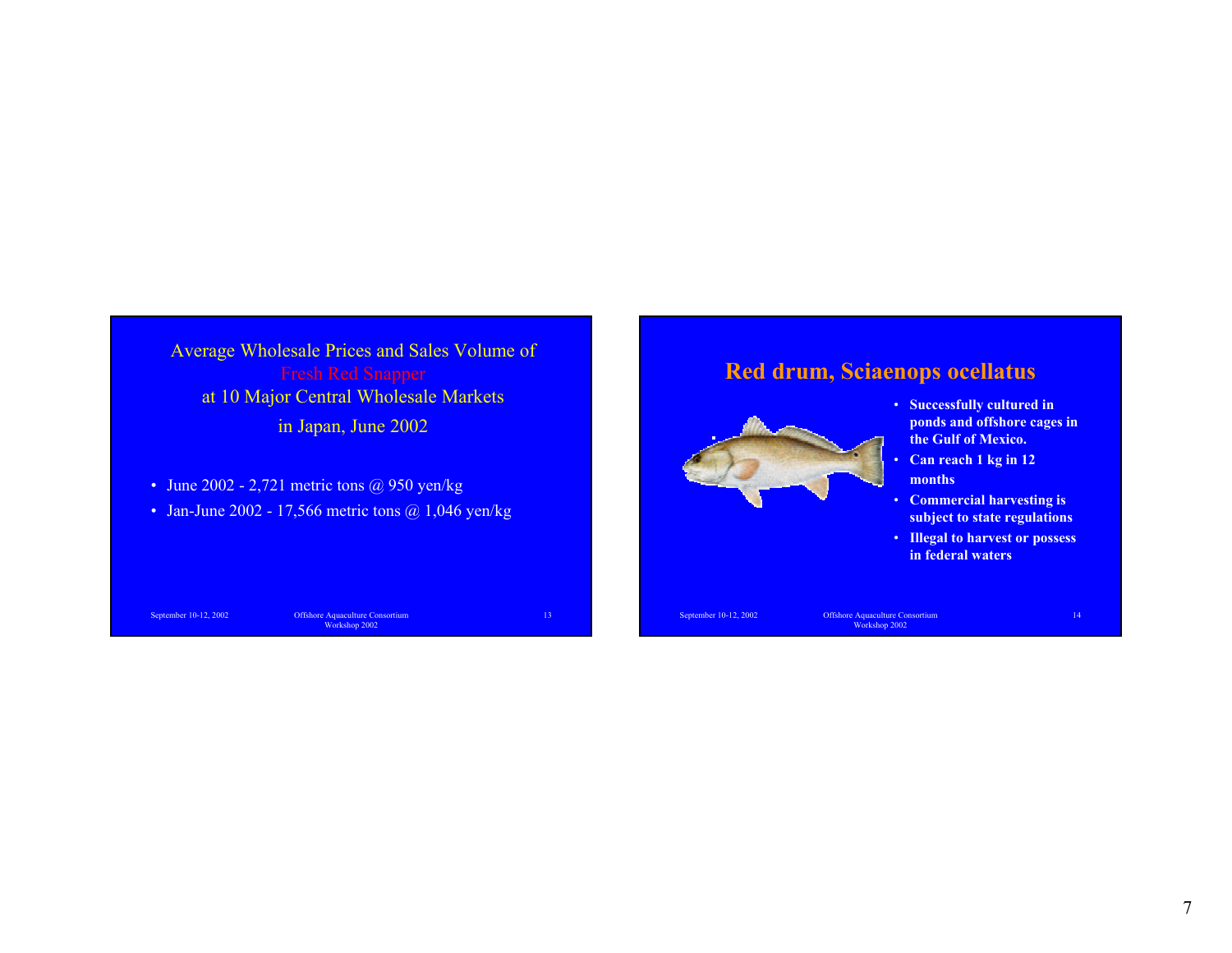



#### **Monthly U.S. Atlantic Commercial Red Drum Landings**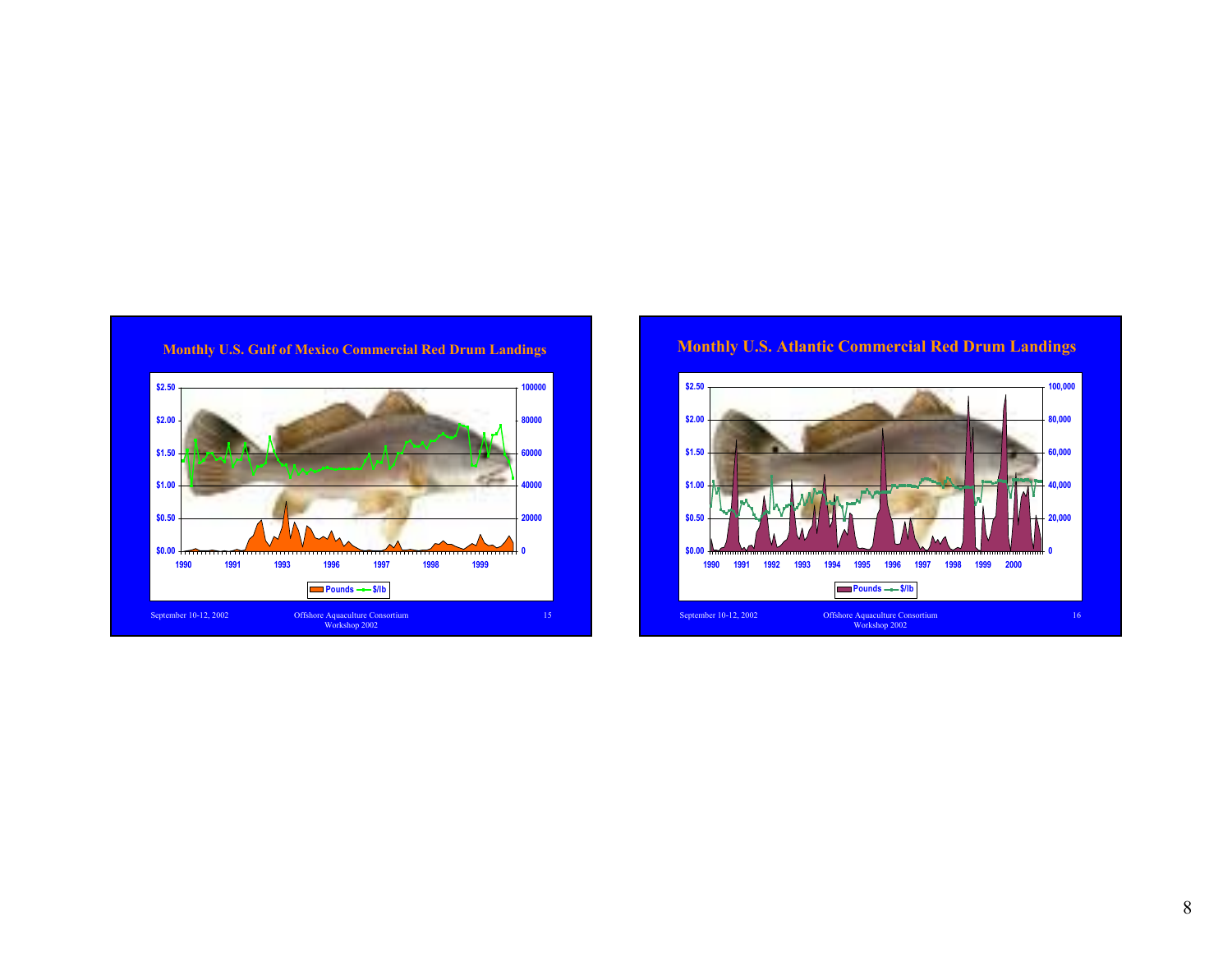

**Annual U.S. Commercial Red Drum Landings**

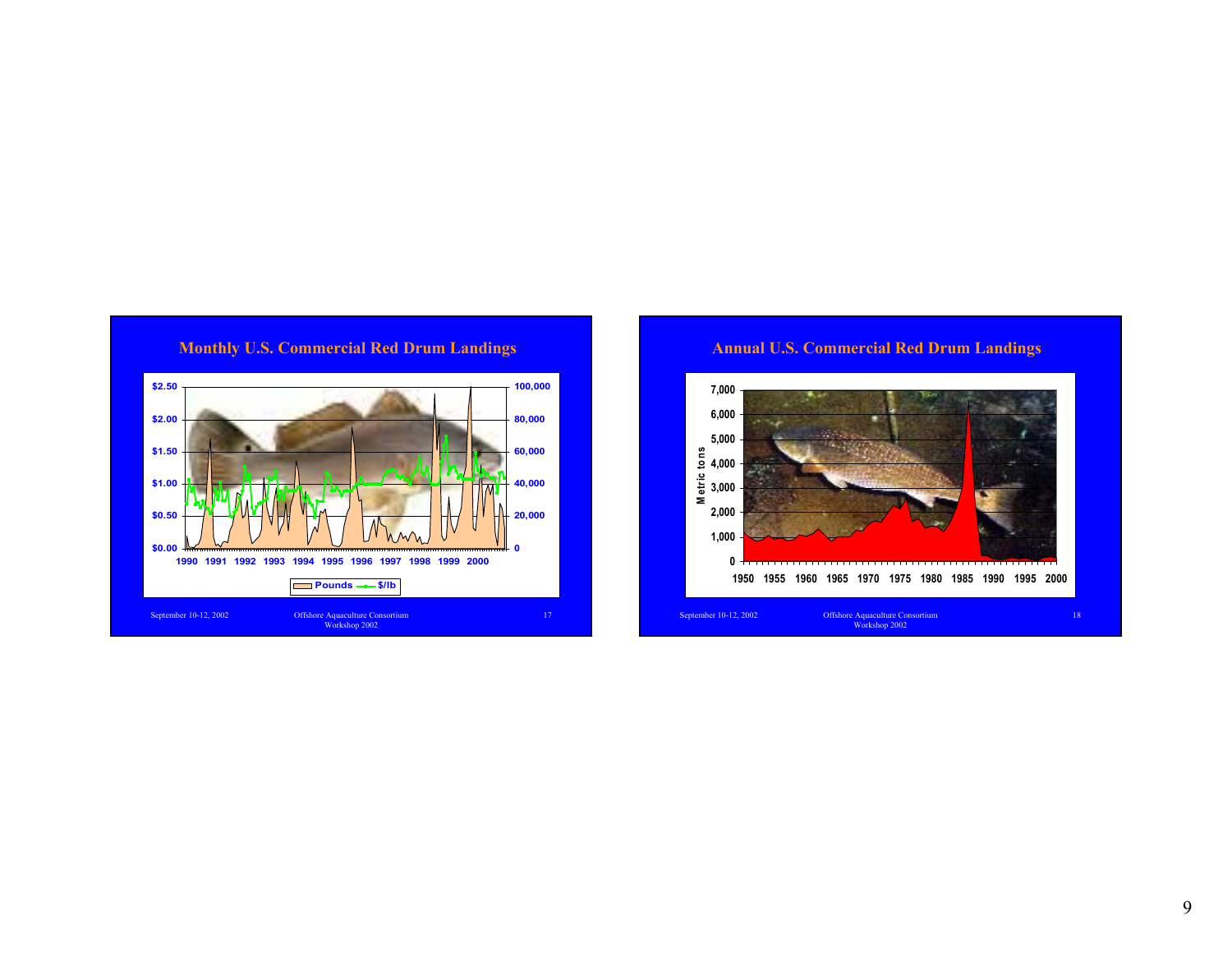## **U.S. REDFISH AQUACULTURE**

- Less than 6 producers in the Gulf of Mexico.
- Annual production is about 1.3 million pounds
- Harvest size is about 2 pounds per fish.
- Farm-gate price ranges from \$1.40 to \$1.65 per pound, heads-on, fresh on ice.
- Harvest in one farm is year round, about 10,000 pounds per week.

September 10-12, 2002 Offshore Aquaculture Consortium Workshop 2002

19

## **SUMMARY**

- Seasonal variability
	- landings
	- ex-vessel prices
- Regional variability
- landings
- ex-vessel prices
- Harvesting regulations
	- state waters
	- federal waters

September 10-12, 2002 Offshore Aquaculture Consortium Workshop 2002